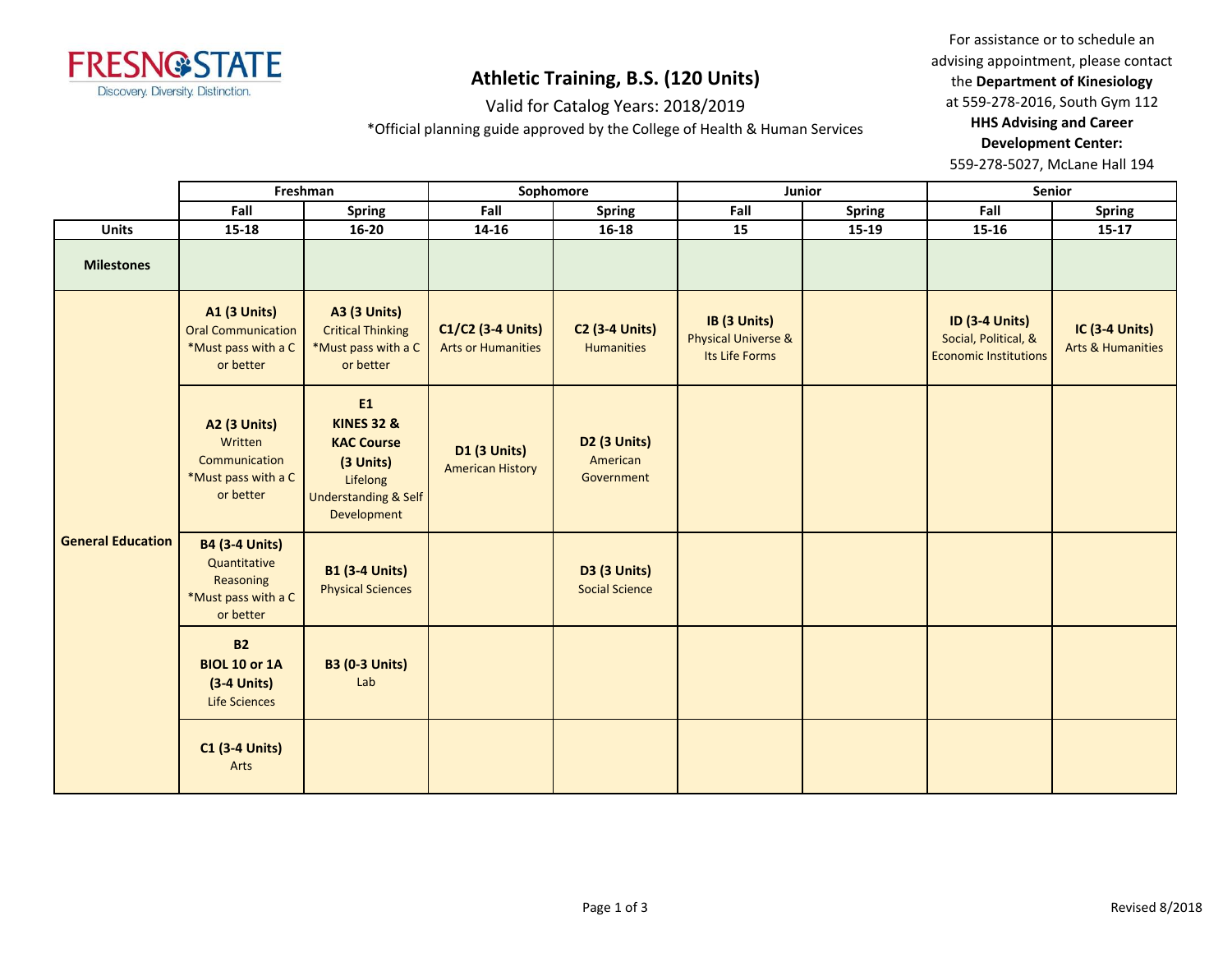

### **Athletic Training, B.S. (120 Units)**

Valid for Catalog Years: 2018/2019

\*Official planning guide approved by the College of Health & Human Services

For assistance or to schedule an advising appointment, please contact the **Department of Kinesiology** at 559-278-2016, South Gym 112

**HHS Advising and Career Development Center:** 

559-278-5027, McLane Hall 194

|              | Freshman  |                                                                           | Sophomore                                                                                                                                                                                            |                                                                                                                                       | Junior                                                                                                        |                                                                                                                                   | <b>Senior</b>                                                              |                                                                         |
|--------------|-----------|---------------------------------------------------------------------------|------------------------------------------------------------------------------------------------------------------------------------------------------------------------------------------------------|---------------------------------------------------------------------------------------------------------------------------------------|---------------------------------------------------------------------------------------------------------------|-----------------------------------------------------------------------------------------------------------------------------------|----------------------------------------------------------------------------|-------------------------------------------------------------------------|
|              | Fall      | <b>Spring</b>                                                             | Fall                                                                                                                                                                                                 | <b>Spring</b>                                                                                                                         | Fall                                                                                                          | <b>Spring</b>                                                                                                                     | Fall                                                                       | <b>Spring</b>                                                           |
| <b>Units</b> | $15 - 18$ | $16 - 20$                                                                 | 14-16                                                                                                                                                                                                | $16 - 18$                                                                                                                             | 15                                                                                                            | 15-19                                                                                                                             | $15 - 16$                                                                  | $15 - 17$                                                               |
| <b>Major</b> |           | KINES 38<br>(3 Units)                                                     | <b>BIOL 67A</b><br>(4 Units)<br>[Pre-Req: C or better<br>in BIOL 20<br>or BIOL 1A & CHEM<br>1A (or CHEM 3A if<br>allowed by major)]<br>*Not open to<br>students with credit<br>in BIOL 33, 64, or 65 | <b>BIOL 67B</b><br>(4 Units)<br>[Pre-Req: BIOL 67A (C<br>or better)]<br>*Not open to<br>students with credit<br>in BIOL 33, 64, or 65 | <b>KINES 116</b><br>(3 Units)<br>[Pre-Req: KINES 35,<br><b>BIOL 33, BIOL 64,</b><br>PHTH 119, or PHTH<br>125] | <b>KINES 118</b><br>(3 Units)<br>[Pre-Req: KINES 35,<br><b>BIOL 33, (BIOL 64 &amp;</b><br>65), or (PHTH 119 &<br><b>BIOL 65)]</b> | <b>KINES 137</b><br>(3 Units)<br>[Pre-Req: BIOL 64 or<br>PHTH 119]         | <b>KINES 121</b><br>(3 Units)<br>[Pre-Req: KINES 32]                    |
|              |           | PH 48 or PH 49<br>(3 Units)                                               | <b>KINES 43</b><br>$(1$ Unit)<br>[Pre-Req: PH 48,<br>KINES 38]<br>*Repeat if additional<br>clinical experience is<br>needed                                                                          |                                                                                                                                       | KINES 138A<br>(3 Units)<br>[Pre-Req: KINES 38,<br>137]                                                        | <b>KINES 138B</b><br>(3 Units)<br>[Pre-Req: KINES<br>138A]                                                                        | <b>KINES 140A</b><br>(3 Units)<br>[Pre-Req: KINES 137,<br>138A, 138B, 139] | <b>KINES 140B</b><br>(3 Units)<br>[Pre-Req: KINES<br>140A]              |
|              |           | KINES <sub>43</sub><br>$(1$ Unit)<br>[Pre-Req: PH 48,<br><b>KINES 38]</b> |                                                                                                                                                                                                      |                                                                                                                                       | <b>KINES 139</b><br>(3 Units)<br>[Pre-Req: KINES 38;<br><b>BIOL 64 or PHTH 119]</b>                           | <b>KINES 142</b><br>$(1$ Unit)<br>*Taken concurrently<br>with KINES 143                                                           | <b>KINES 142</b><br>$(1$ Unit)<br>*Taken concurrently<br>with KINES 143    | <b>KINES 142</b><br>$(1$ Unit)<br>*Taken concurrently<br>with KINES 143 |
|              |           |                                                                           |                                                                                                                                                                                                      |                                                                                                                                       | <b>KINES 142</b><br>$(1$ Unit)<br>*Taken concurrently<br>with<br><b>KINES 143</b>                             | KINES 143B<br>(2 Units)                                                                                                           | <b>KINES 143C</b><br>(2 Units)                                             | <b>KINES 143D</b><br>(2 Units)                                          |
|              |           |                                                                           |                                                                                                                                                                                                      |                                                                                                                                       | KINES 143A<br>(2 Units)                                                                                       | <b>KINES 141</b><br>(3 Units)<br>[Pre-Req: KINES 38;<br>Senior standing]                                                          |                                                                            |                                                                         |